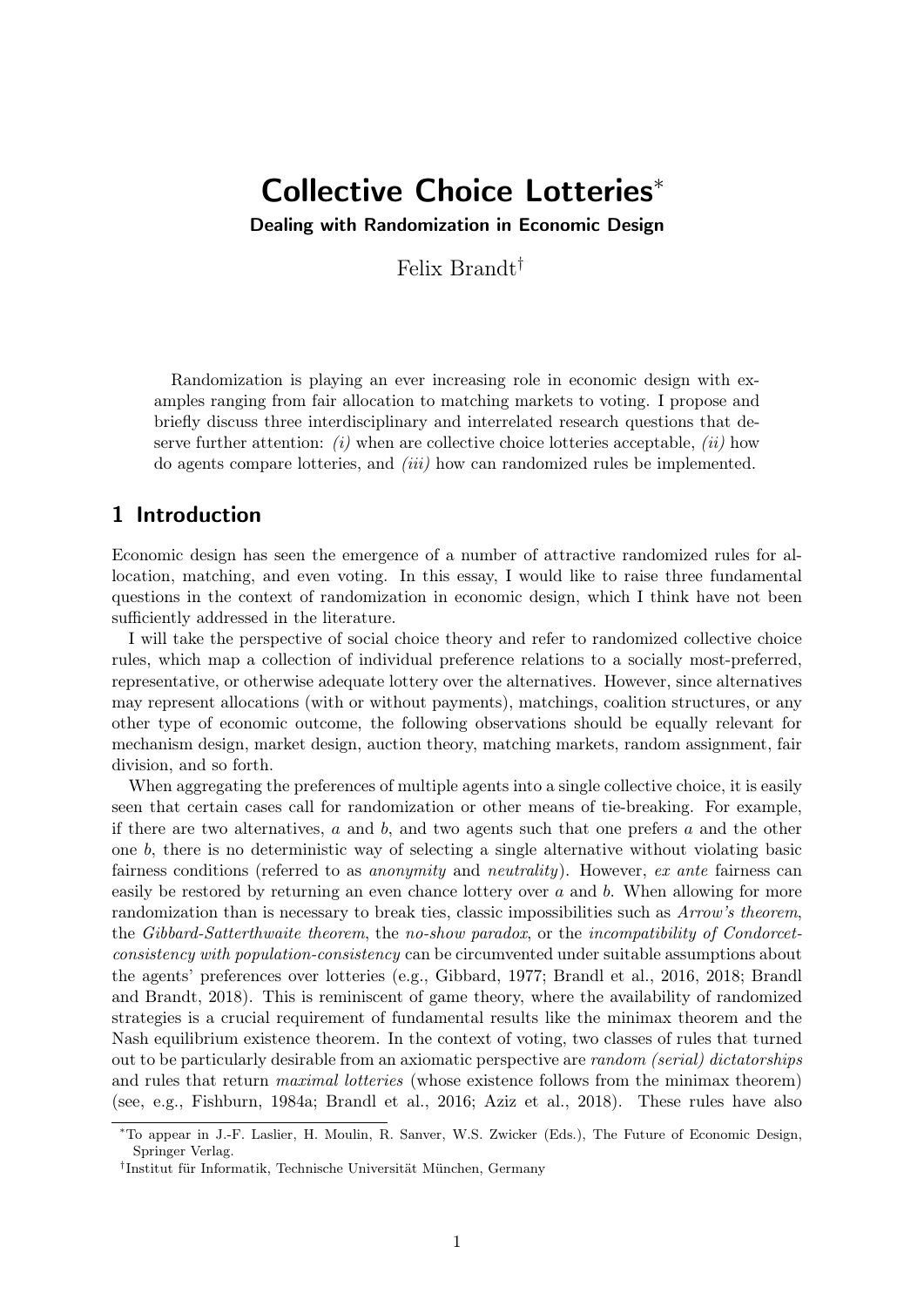been considered in matching and allocation subdomains of the general voting domain where random serial dictatorship is known as random priority and maximal lotteries as mixed popular matchings or popular random assignments (see, e.g., [Bogomolnaia and Moulin, 2001;](#page-3-1) [Brandt](#page-4-5) [et al., 2017\)](#page-4-5). Further interesting possibilities emerge in the voting domain when assuming that the agents' preferences adhere to certain structural restrictions (such as single-peakedness or dichotomousness) (e.g., [Ehlers et al., 2002;](#page-4-6) [Bogomolnaia et al., 2005\)](#page-3-2).

Curiously, the use of lotteries for the selection of officials goes back to the world's first democracy in Athens, where it was widely regarded as a principal characteristic of democracy [\(Headlam, 1933\)](#page-5-0), and has recently gained increasing attention in political science (see, e.g., [Goodwin, 2005;](#page-4-7) [Dowlen, 2009;](#page-4-8) [Stone, 2011;](#page-5-1) Guerrero,  $2014$  $2014$  $2014$ ).<sup>1</sup> Randomization has also turned out to be a valuable tool to achieve fairness in matching markets, in particular when individual preferences may contain ties. [Bogomolnaia and Moulin](#page-3-3) [\(2004\)](#page-3-3) have identified attractive randomized matching rules for the important case of dichotomous preferences. Randomization is perhaps most common when assigning objects to agents. When objects are indivisible, it is impossible to deterministically assign objects such that agents with identical preferences receive the same objects (equal treatment of equals). This problem is usually avoided by randomization, i.e., by assigning lotteries over objects to the agents. Randomization is particularly natural in the unit-demand (aka house allocation) case, where each agents receive at most one object, because it is not possible to compensate agents via bundles of objects. Besides random priority, the probabilistic serial rule by [Bogomolnaia and Moulin](#page-3-1) [\(2001\)](#page-3-1) has gathered a lot of interest. Even when objects are *divisible* (such as in *cake cutting problems*), randomization has been exploited to achieve ex ante fairness and strategyproofness for piecewise valuation functions (e.g., [Chen et al., 2013\)](#page-4-10). In settings that involve the approximation of some global measure, such as social welfare in combinatorial auctions, it is well-known that randomized rules can outperform deterministic ones (see, e.g., [Nisan and Ronen, 2001;](#page-5-2) [Dobzinski and](#page-4-11) [Dughmi, 2013;](#page-4-11) [Fischer and Klimm, 2015\)](#page-4-12).<sup>[2](#page-1-1)</sup>

In summary, randomized collective choice rules have emerged in various areas of economic design. At the same time, a number of pressing interdisciplinary research questions remain unresolved.

- (i) When are collective choice lotteries acceptable?
- (*ii*) How do agents compare lotteries?
- (*iii*) How can randomized rules be implemented?
	- In the remainder of this essay, I will comment on these questions.

When are collective choice lotteries acceptable? Whether randomization is inadmissible. acceptable, or even desirable obviously depends on the application. While electing a political leader via lottery would be controversial and perhaps considered by some a failure of deliberative democracy, randomly selecting an employee of the day, a restaurant to go to, or background music for a party seems quite natural. Important factors in this context are how frequently collective choice rules are executed and how much randomization is entailed by the rule. The interplay between these properties can be explained by risk aversion on behalf of the agents. For example, most people would probably be more content with randomization for daily collective decisions than for annual ones.

<span id="page-1-0"></span><sup>1</sup>For further philosophical discussions of using lotteries to achieve fairness, see, for example, [Broome](#page-4-13) [\(1991\)](#page-4-13) and [Nissan-Rozen](#page-5-3) [\(2012\)](#page-5-3).

<span id="page-1-1"></span><sup>&</sup>lt;sup>2</sup>For a related discussion of the benefits and challenges of randomization, see Haris Aziz's piece in this volume [\(Aziz, 2018\)](#page-3-4)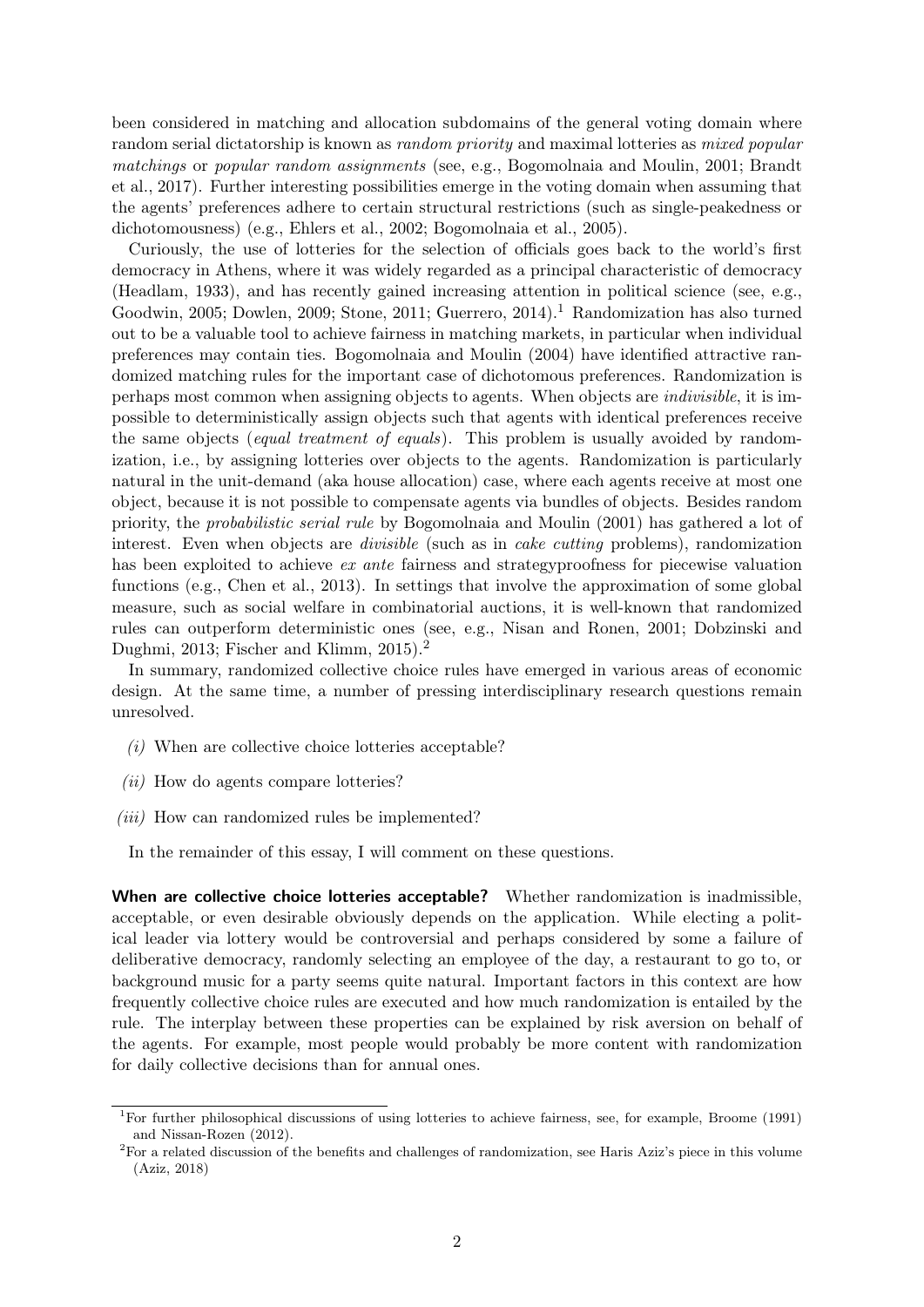Interestingly, humans appear to have less reservations against randomization in matching and allocation than in voting. In fact, randomized voting rules are rarely used in the real world while randomized matching and allocation rules are widely applied. This is partly due to the difference of the public good nature of voting versus the private good nature of matching and allocation. In private good settings, extensive randomization is often accepted in order to satisfy fairness conditions such as envy-freeness (which have no equivalent in the public good setting). There also seem to be cultural and psychological factors influencing an agent's stance towards lotteries, which are largely unexplored.

To the best of my knowledge, there is no formal analysis of the degree of randomization of collective choice rules. While randomization is likely more acceptable if lotteries are only invoked in rare cases to break otherwise unresolvable ties, the degree of randomization can also be considered for a single lottery. Intuitively, an even chance lottery over two alternatives entails more uncertainty than a lottery with almost all probability on the first alternative and negligible probability on the second alternative. Suitable metrics for the degree of randomization may include Shannon entropy, the distance to the nearest degenerate lottery, the variance of the lottery, or just the size of the support.

How do agents compare lotteries? Central concepts such as Pareto efficiency (no agent can be made better off without making another one worse off) or strategyproofness (no agent can obtain a more preferred outcome by misrepresenting his preferences) can only be meaningfully defined by making reference to the agents' preferences over lotteries. These preferences are typically defined by assuming the existence of a von Neumann-Morgenstern (vNM) utility function which assigns cardinal utility values to alternatives and asserting that a lottery is preferred to another lottery if the former yields more expected utility than the latter.

There are at least two problems with this approach. First, various experimental studies have shown that vNM utility theory is systematically violated by human decision makers. An alternative model that, in my view, is much under-appreciated is Fishburn's skew-symmetric bilinear utility (SSB) theory, a significant generalization of vNM utility theory which assigns a utility value to each pair of alternatives and dispenses with the controversial independence and transitivity axioms (see, e.g., [Fishburn, 1984b,](#page-4-14) [1988;](#page-4-15) [Aziz et al., 2015;](#page-3-5) [Brandl et al.,](#page-4-2) [2018\)](#page-4-2). The second problem is that asking agents to submit their vNM utility functions—or, equivalently, their complete preferences over lotteries—is usually impractical. I would even argue that most agents are not even aware of these preferences in the first place. (Even if agents think they can competently assign vNM utilities to alternatives, these assignments are prone to be based on arbitrary choices because of missing information and the inability to fully grasp the consequences of these choices.) One approach to bypass this problem is to systematically extend the agents' preferences over alternatives to (possibly incomplete) preferences over lotteries via so-called *lottery extensions*.<sup>[3](#page-2-0)</sup> The most influential preference extension is first-order stochastic dominance, which is obtained by quantifying over all consistent vNM utility functions. However, there are also other sensible ways to extend preferences to lotteries. For example, by quantifying over all consistent SSB utility function, one obtains the bilinear dominance extension, which is coarser than stochastic dominance and therefore leads to weaker notions of efficiency and strategyproofness [\(Aziz et al., 2015,](#page-3-5) [2018\)](#page-3-0). Another very intuitive, but little studied, lottery extension is given by postulating that lottery  $p$  is preferred to lottery q if and only if p is more likely to return a better alternative than  $q$  (see, e.g., [Brandl](#page-4-3) [and Brandt, 2018\)](#page-4-3). This extension corresponds to the canonical SSB utility representation consistent with the ordinal preference over alternatives and has been supported by recent experimental evidence [\(Butler et al., 2016\)](#page-4-16).

<span id="page-2-0"></span><sup>&</sup>lt;sup>3</sup>For other approaches to come up with coherent collective decisions when individual decision-makers violate traditional decision-theoretic assumptions, see [Regenwetter et al.](#page-5-4) [\(2009\)](#page-5-4) and [Danan et al.](#page-4-17) [\(2016\)](#page-4-17).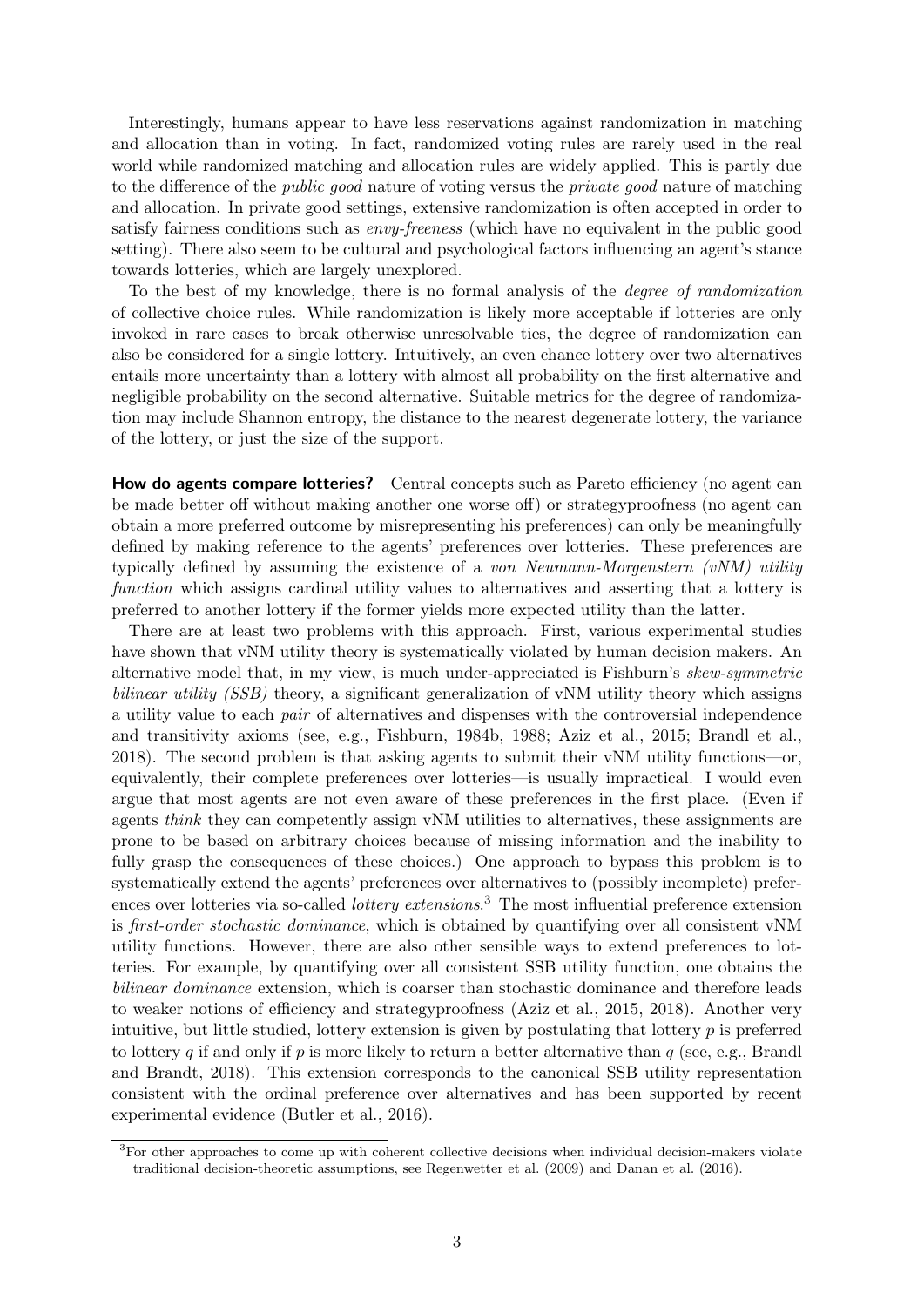How can randomized rules be implemented? An often neglected problem in collective choice, especially with more sophisticated rules, is that agents need to be convinced that their preferences were taken into account properly and that the outcome was computed correctly. These concerns are of particular importance for randomized rules because the randomization itself needs to be implemented in a verifiable way. This issue can for example be tackled using distributed cryptographic protocols that allow agents to jointly generate random numbers and to verify the correctness of the rule's outcome (including the randomization) (see, e.g., [Brandt](#page-4-18) [and Sandholm, 2005\)](#page-4-18).

As an alternative to the use of intricate protocols from cryptography, physical, publicly verifiable randomization procedures remain of great interest. This can be based on the simple observation that, even in 2018, most randomization procedures of public interest such as drawing lottery numbers on live television or deciding kick-offs and penalty kick orders in soccer matches are still realized via simple physical devices such as urns, dice, or coins. In a similar vein, random priority is a popular allocation rule because it is associated with a natural allocation procedure: each of the agents is asked for his most preferred of the remaining objects in random order. Apart from its simplicity, the random priority procedure has the advantage of only asking agents to explore those parts of their preferences that are required to compute the outcome. Curiously, this procedure runs in polynomial time even though computing the probabilities resulting from random priority is  $\#P$ -complete [\(Aziz et al., 2013;](#page-3-6) [Saban and Sethuraman, 2015\)](#page-5-5). An interesting question is whether similar procedures (for example, adaptive urn processes) exist for other randomized rules such as the probabilistic serial rule.

## Acknowledgements

This material is based on work supported by the Deutsche Forschungsgemeinschaft under grant BR 2312/12-1. I am grateful to Florian Brandl, Ashley Piggins, Marcus Pivato, and Bill Zwicker for helpful comments.

## References

- <span id="page-3-4"></span>H. Aziz. A probabilistic approach to voting, allocation, matching, and coalition formation. In J.-F. Laslier, H. Moulin, R. Sanver, and W. S. Zwicker, editors, The Future of Economic Design. Springer-Verlag, 2018.
- <span id="page-3-6"></span>H. Aziz, F. Brandt, and M. Brill. The computational complexity of random serial dictatorship. Economics Letters, 121(3):341–345, 2013.
- <span id="page-3-5"></span>H. Aziz, F. Brandl, and F. Brandt. Universal Pareto dominance and welfare for plausible utility functions. Journal of Mathematical Economics, 60:123–133, 2015.
- <span id="page-3-0"></span>H. Aziz, F. Brandl, F. Brandt, and M. Brill. On the tradeoff between efficiency and strategyproofness. Games and Economic Behavior, 110:1–18, 2018.
- <span id="page-3-1"></span>A. Bogomolnaia and H. Moulin. A new solution to the random assignment problem. Journal of Economic Theory, 100(2):295–328, 2001.
- <span id="page-3-3"></span>A. Bogomolnaia and H. Moulin. Random matching under dichotomous preferences. Econometrica, 72(1):257–279, 2004.
- <span id="page-3-2"></span>A. Bogomolnaia, H. Moulin, and R. Stong. Collective choice under dichotomous preferences. Journal of Economic Theory, 122(2):165–184, 2005.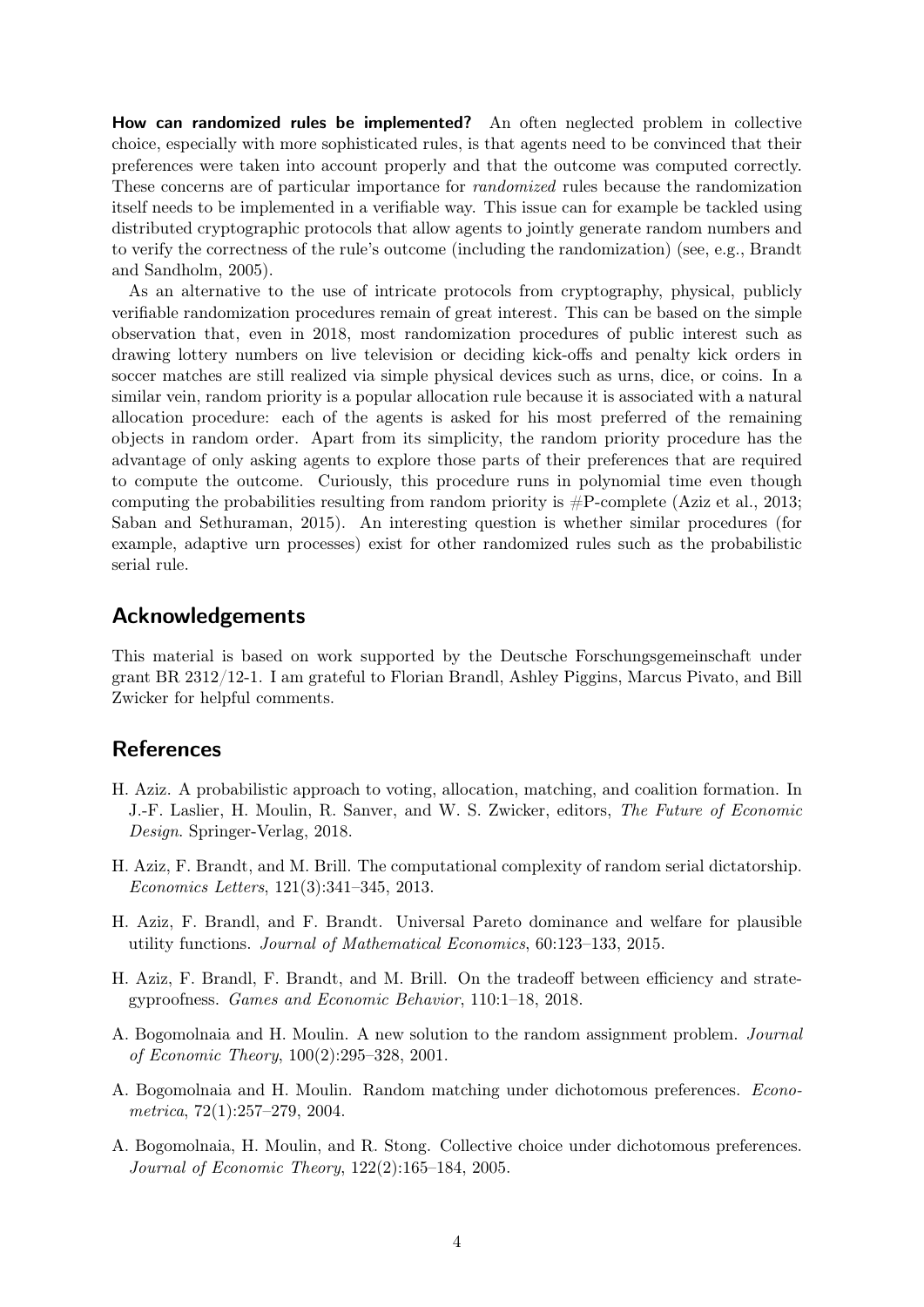- <span id="page-4-3"></span>F. Brandl and F. Brandt. Arrovian aggregation of convex preferences. 2018. Working paper.
- <span id="page-4-1"></span>F. Brandl, F. Brandt, and H. G. Seedig. Consistent probabilistic social choice. Econometrica, 84(5):1839–1880, 2016.
- <span id="page-4-2"></span>F. Brandl, F. Brandt, and J. Hofbauer. Welfare maximization entices participation. Games and Economic Behavior, 2018. Forthcoming.
- <span id="page-4-18"></span>F. Brandt and T. Sandholm. On correctness and privacy in distributed mechanisms. In Revised selected papers from the 7th AAMAS Workshop on Agent-Mediated Electronic Commerce (AMEC), volume 3937 of Lecture Notes in Artificial Intelligence (LNAI), pages 212–225, 2005.
- <span id="page-4-5"></span>F. Brandt, J. Hofbauer, and M. Suderland. Majority graphs of assignment problems and properties of popular random assignments. In Proceedings of the 16th International Conference on Autonomous Agents and Multiagent Systems (AAMAS), pages 335–343. IFAAMAS, 2017.
- <span id="page-4-13"></span>J. Broome. Fairness. Proceedings of the Aristotelian Society, New Series, 91:81–101, 1991.
- <span id="page-4-16"></span>D. Butler, G. Pogrebna, and P. R. Blavatskyy. Predictably intransitive preferences. 2016. Working paper.
- <span id="page-4-10"></span>Y. Chen, J. K. Lai, D. C. Parkes, and A. D. Procaccia. Truth, justice, and cake cutting. Games and Economic Behavior, 77(1):284–297, 2013.
- <span id="page-4-17"></span>E. Danan, T. Gajdos, B. Hill, and J.-M. Tallon. Robust social decisions. American Economic Review, 106(9):2407–2425, 2016.
- <span id="page-4-11"></span>S. Dobzinski and S. Dughmi. On the power of randomization in algorithmic mechanism design. SIAM Journal on Computing, 42(6):2287–2304, 2013.
- <span id="page-4-8"></span>O. Dowlen. Sorting out sortition: A perspective on the random selection of political officers. Political Studies, 57(2):298–315, 2009.
- <span id="page-4-6"></span>L. Ehlers, H. Peters, and T. Storcken. Strategy-proof probabilistic decision schemes for onedimensional single-peaked preferences. Journal of Economic Theory, 105(2):408–434, 2002.
- <span id="page-4-12"></span>F. Fischer and M. Klimm. Optimal impartial selection. SIAM Journal on Computing, 44(5): 1263–1285, 2015.
- <span id="page-4-4"></span>P. C. Fishburn. Probabilistic social choice based on simple voting comparisons. Review of Economic Studies, 51(4):683–692, 1984a.
- <span id="page-4-14"></span>P. C. Fishburn. SSB utility theory: An economic perspective. Mathematical Social Sciences, 8(1):63–94, 1984b.
- <span id="page-4-15"></span>P. C. Fishburn. Nonlinear preference and utility theory. The Johns Hopkins University Press, 1988.
- <span id="page-4-0"></span>A. Gibbard. Manipulation of schemes that mix voting with chance. Econometrica, 45(3): 665–681, 1977.
- <span id="page-4-7"></span>B. Goodwin. Justice by Lottery. University of Chicago Press, 2005. 1st edition 1992.
- <span id="page-4-9"></span>A. Guerrero. Against elections: The lottocratic alternative. Philosophy and Public Affairs, 42 (2):135–178, 2014.